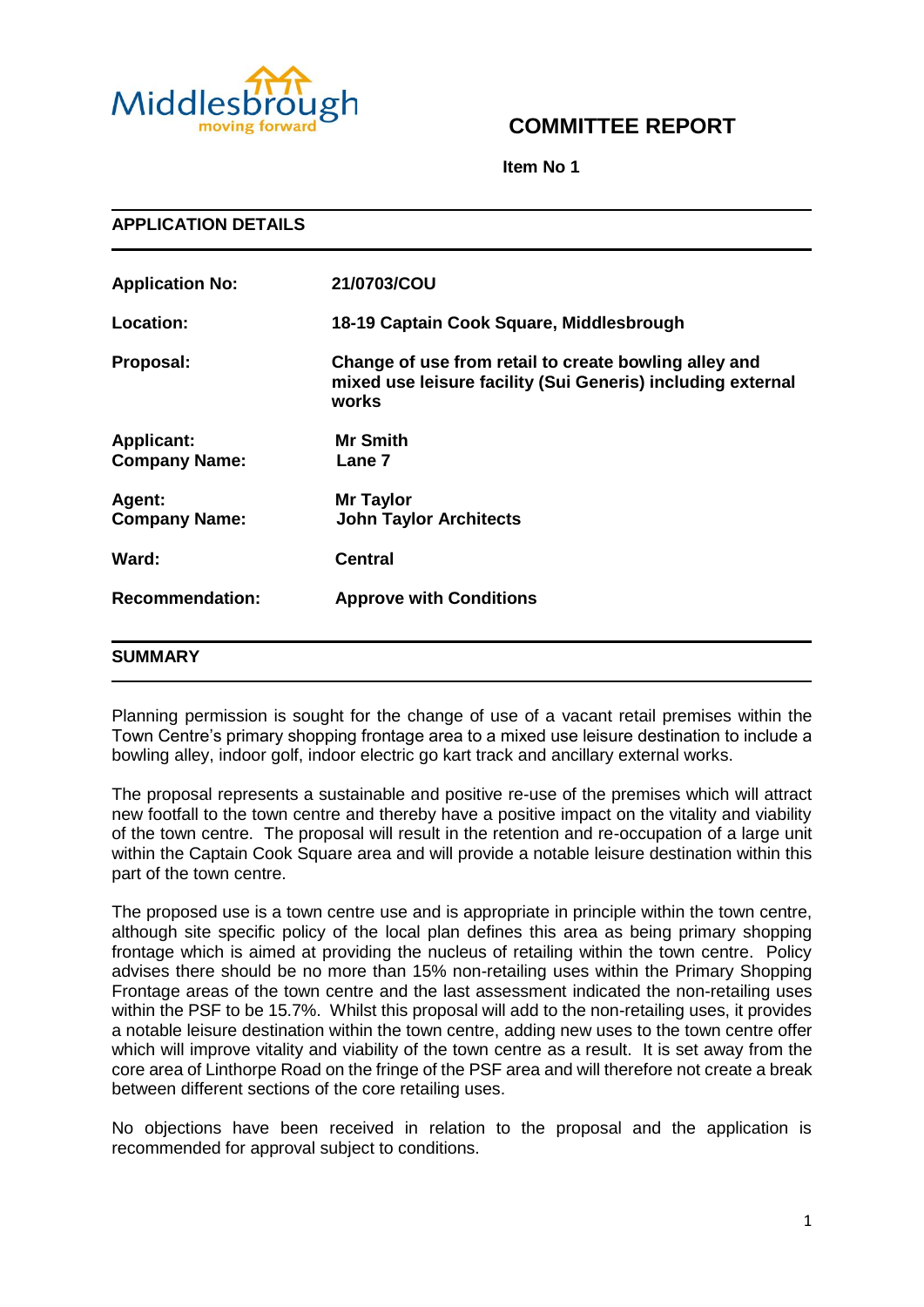## **SITE AND SURROUNDINGS AND PROPOSED WORKS**

The premises is located within the pedestrianised part of the town centre, specifically within Captain Cooks Square, with its frontage directly onto the square and its servicing off to the side. The premises is part of a larger grouping of buildings with the same design, which were part of a previous town centre regeneration scheme. The Captain Cook multi storey car park lies to the rear and above.

The character of the site is defined by the consistent building design and materials, the enclosed nature of the square and the pedestrianised public realm area serving this and other immediately adjacent properties.

The bus station lies to the north with an access directly off the square and Grange Road lies to the south, with housing beyond.

The application seeks permission to change the use of the premises from the vacant retail store to a mixed use leisure destination with the aim of re-defining this part of the town centre as a more leisure destination. The proposed uses intend to include a bowling alley at ground floor, indoor golf & electric go karts at first floor. External works are proposed to the building which mainly relate to the replacement of existing shop front with bi-folding doors and refinishing of other windows.

#### **PLANNING HISTORY**

No relevant planning history

# **PLANNING POLICY**

In accordance with Section 38(6) of the Planning and Compulsory Purchase Act 2004, Local Planning Authorities must determine applications for planning permission in accordance with the Development Plan for the area, unless material considerations indicate otherwise. Section 143 of the Localism Act requires the Local Planning Authority to take local finance considerations into account. Section 70(2) of the Town and Country Planning Act 1990 (as amended) requires Local Planning Authorities, in dealing with an application for planning permission, to have regard to:

- The provisions of the Development Plan, so far as material to the application
- Any local finance considerations, so far as material to the application, and
- Any other material considerations.

#### Middlesbrough Local Plan

The following documents comprise the *Middlesbrough Local Plan*, which is the Development Plan for Middlesbrough:

- Housing Local Plan (2014)
- Core Strategy DPD (2008, policies which have not been superseded/deleted only)
- Regeneration DPD (2009, policies which have not been superseded/deleted only)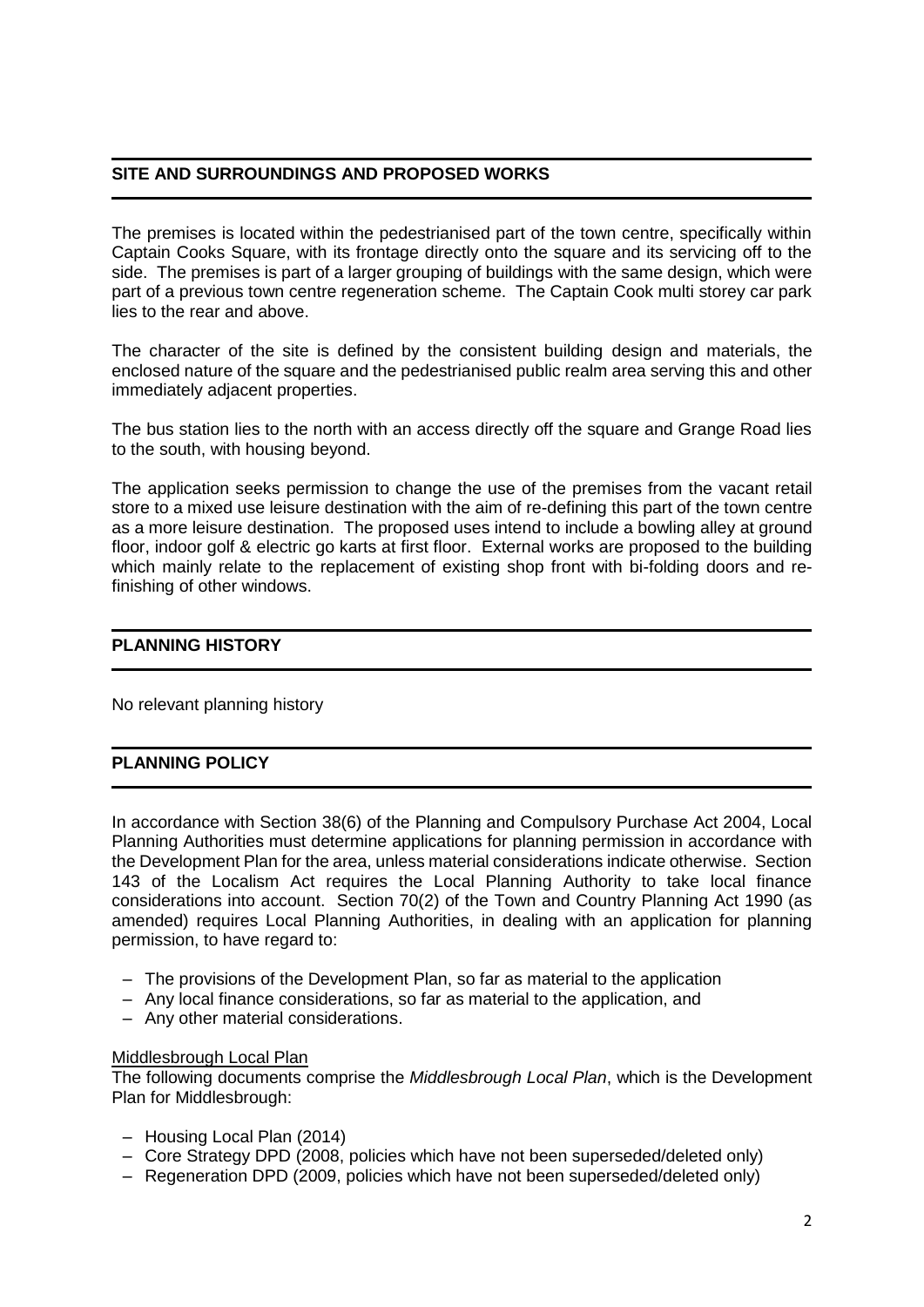- Tees Valley Joint Minerals and Waste Core Strategy DPD (2011)
- Tees Valley Joint Minerals and Waste Policies & Sites DPD (2011)
- Middlesbrough Local Plan (1999, Saved Policies only) and
- Marton West Neighbourhood Plan (2016, applicable in Marton West Ward only).

## National Planning Policy Framework

National planning guidance, which is a material planning consideration, is largely detailed within the *National Planning Policy Framework* (NPPF). At the heart of the NPPF is a presumption in favour of sustainable development (paragraph 11). The NPPF defines the role of planning in achieving economically, socially and environmentally sustainable development although recognises that they are not criteria against which every application can or should be judged and highlights the need for local circumstances to be taken into account to reflect the character, needs and opportunities of each area.

For decision making, the NPPF advises that local planning authorities should approach decisions on proposed development in a positive and creative way, working pro-actively with applicants to secure developments that will improve the economic, social and environmental conditions of the area and that at every level should seek to approve applications for sustainable development (paragraph 38). The NPPF gives further overarching guidance in relation to:

- The delivery of housing,
- Supporting economic growth,
- Ensuring the vitality of town centres,
- Promoting healthy and safe communities,
- Promoting sustainable transport,
- Supporting the expansion of electronic communications networks,
- Making effective use of land,
- Achieving well designed buildings and places,
- Protecting the essential characteristics of Green Belt land
- Dealing with climate change and flooding, and supporting the transition to a low carbon future,
- Conserving and enhancing the natural and historic environment, and
- Facilitating the sustainable use of minerals.

The planning policies and key areas of guidance that are relevant to the consideration of the application are:

Housing Local Plan (2014) H1 Spatial Strategy

Core Strategy DPD (2008)

CS4 Sustainable development

CS5 Design

- CS13 A Strategy for the Town, District, Local and Neighbourhood Centres
- CS14 Leisure Development
- CS18 Demand Management
- DC1 General Development

Regeneration DPD (2009) REG20 Principal Use Sectors REG21 Primary Shopping Frontage

The detailed policy context and guidance for each policy is viewable within the relevant Local Plan documents, which can be accessed at the following web address. <https://www.middlesbrough.gov.uk/planning-and-housing/planning/planning-policy>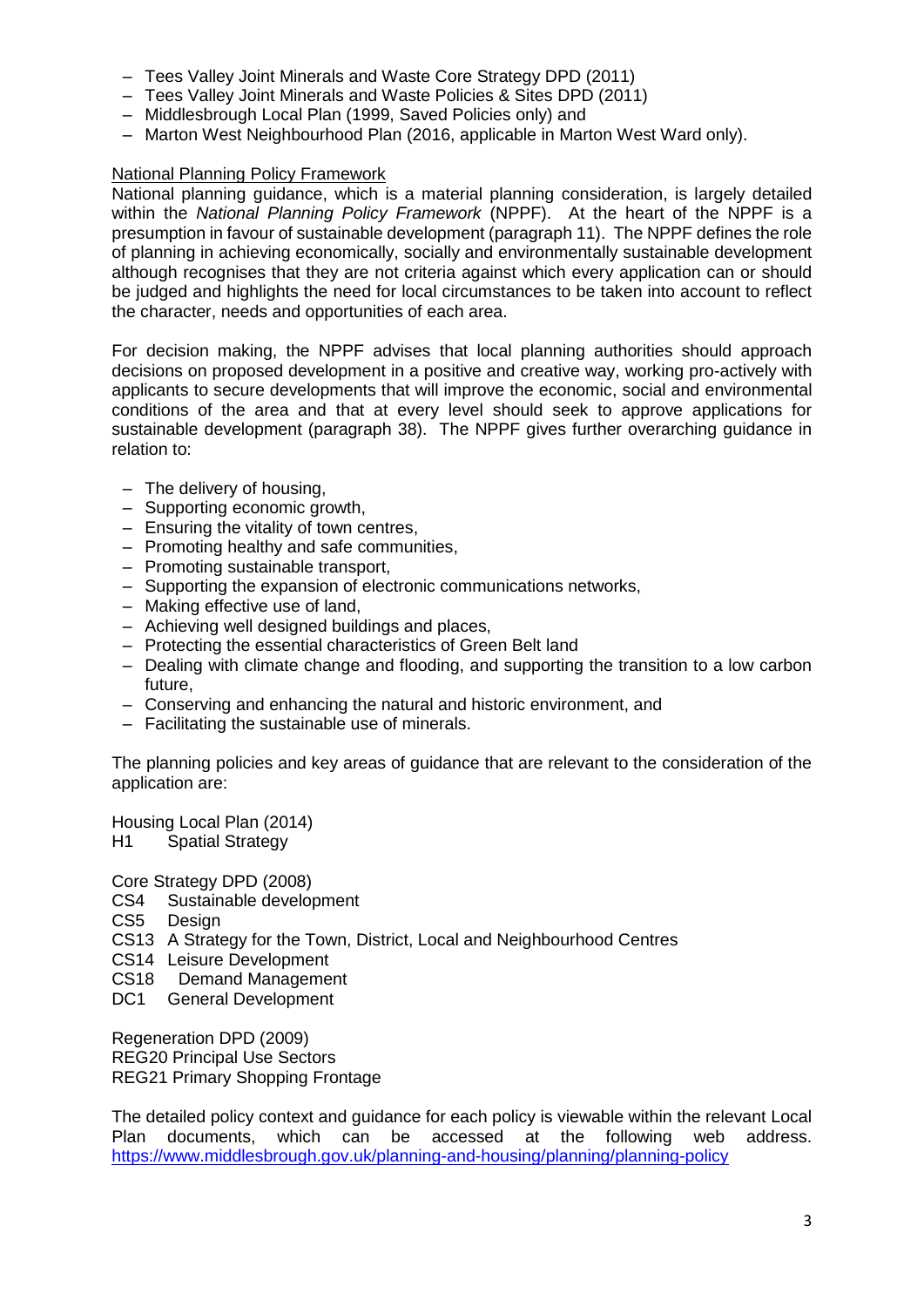# **CONSULTATION AND PUBLICITY RESPONSES**

#### *MBC Local Plan Policy Team*

#### **Background**

The application site is the former T J Hughes store, located within Captain Cook's Square, which lies within the Retail Sector of the Town Centre boundary and within the defined Primary Shopping Frontage, as defined under Policy CS13 of the Core Strategy.

Policy CS4 requires development to contribute towards achieving sustainable development, by making the most efficient use of land. The proposed use would see the re-occupation of a vacant unit.

Policy CS5 requires all development to demonstrate a high quality of design, in terms of layout, form and contribution to the character and appearance of the area.

The NPPF in para 87 states that main town centre uses (which bowling and leisure uses are as defined in appendix 2 of the NPPF) should be located in town centres. The application site is within the town centre boundary.

Policy CS13 sets out to protect and enhance the hierarchy of vital and viable town, district, local and neighbourhood centres in Middlesbrough, safeguarding the retail character and function of centres by resisting development that detract from the vitality and viability, applying the sequential approach when considering proposals for new town centre uses.

Policy Reg20, Principal Use Sectors, identifies the Retail Sector as the primary retail area, with uses A1, A2 and A3 (now 'E' uses) most appropriate. Other uses may be acceptable provided they are complementary and will not harm the principal function of the sector.

Policy REG21 Primary Shopping Frontages determines within the area identified as primary shopping frontage, use class A1 retail uses as appropriate. Other uses within Class A2 and A3, and other complementary uses may be acceptable provided they do not harm the function and character of the shopping area, nor impact upon the vitality and viability of the town centre. While the unit is with the PSF is not one of the key routes through the town centre. Additionally Policy REG21 identifies the proportion of non-A1 uses within the primary shopping frontage should not exceed 15%, with concentrations of non-A1 uses avoided within particular blocks. Following changes to the Use Class Order in 2020 Use classes Al, A2 and A3 are now within the same 'E' Use class. Most recent figures (October 2021) for Middlesbrough's primary shopping frontage (PSF) designation show a percentage of 15.7% non A1 (now non Ea).

Policy CS14 sets out that the Council will work with partner organisations to ensure the provision of a wide and accessible choice of leisure facilities for the community, this will be achieved through the promotion of the town centre as a sub-regional leisure in both the day time and evening.

Policy DC1 requires all development proposals to take account of, or satisfy as a minimum, the effect upon the surrounding environment and amenities of occupiers of nearby properties both during and after completion.

#### **Conclusion**

The use as bowling and leisure destination is considered to be appropriate in this location as a main town centre use, and it is not expected to harm the principal function of the primary shopping frontage or the retail sector and will contribute to the centres overall vitality and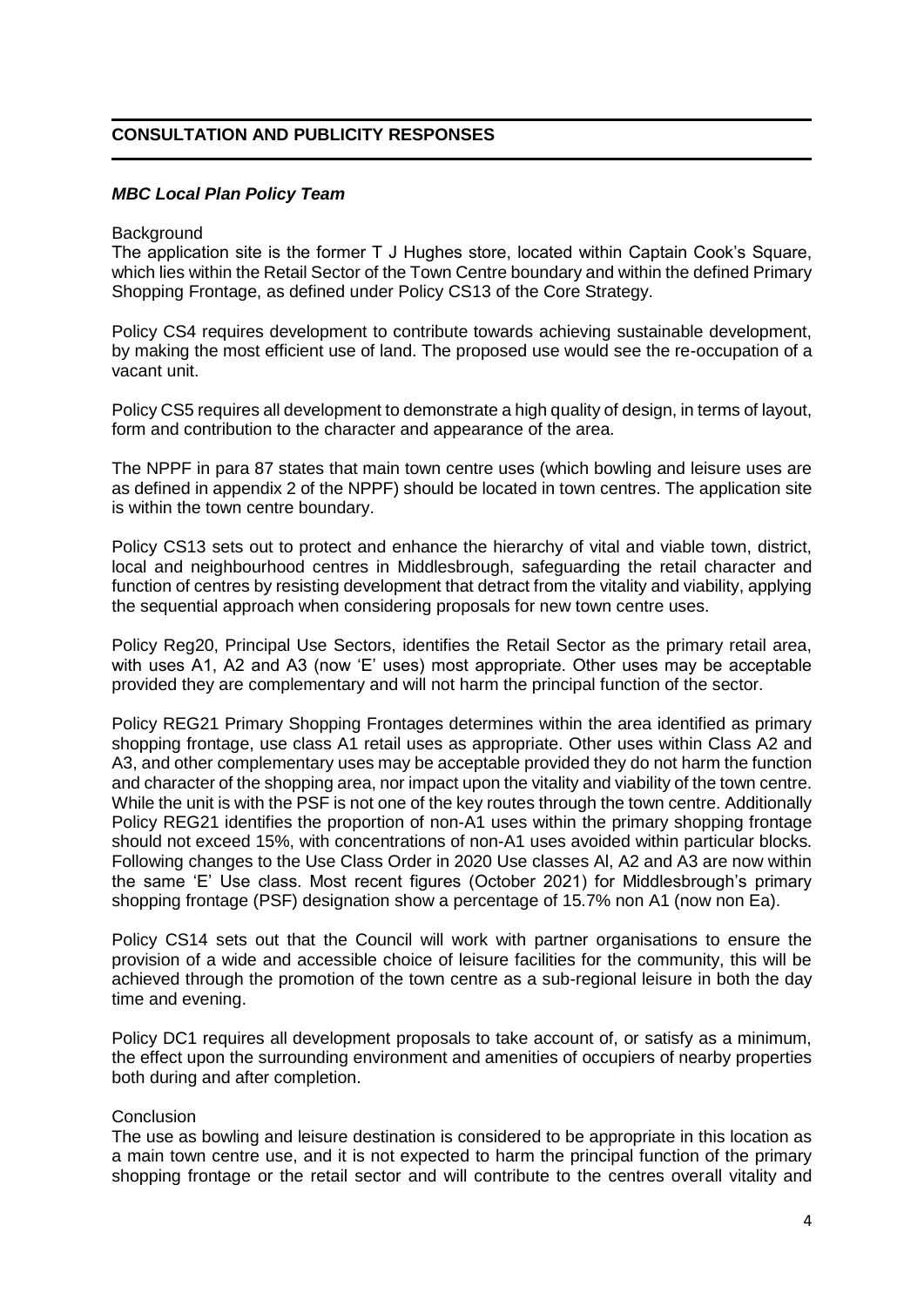viability though increasing visitors/footfall in the town centre. In addition, in line with Policy CS4 the proposed development would see the re-use of a vacant building that is accessible by sustainable transport methods. The application complies with the development plan policies.

#### *MBC Waste Policy*

No Comment

#### *MBC Environmental Health*

Advise that

• No speakers, address system or amplified music system shall be installed on the external terrace area.

• Hours of opening/use shall be restricted to between the hours of 09:00 hours and 02:00 hours Monday to Sunday.

• The applicant is to provide a noise risk assessment (described in ProPG: Planning and Noise, May 2017), which considers the potential noise from the proposed development that is likely to add to the acoustic profile of the area, and in particular provide an indication of the likely risk of adverse effects of noise on health, quality of life or nuisance to any residential or commercial properties (present or likely in the future) located in the vicinity of the development. Subsequently, details of any noise mitigation measures should then be considered in the design of the property and detailed in the planning application.

• Before the use of the development is commenced, validation testing of the sound attenuation works shall have been carried out and the results submitted to and approved by the Local Planning Authority. Such validation testing shall:

i. Be carried out in accordance with the approved noise assessment.

ii. Demonstrate that the specified noise levels have been achieved. In the event that the specified noise levels have not been achieved then, notwithstanding the sound attenuation works thus far approved, a further scheme of sound attenuation works capable of achieving the specified noise levels and recommended by an acoustic consultant shall be submitted to and approved by the Local Planning Authority before the use of the development is commenced. Such further scheme of works shall be installed as approved in writing by the Local Planning Authority before the use is commenced and shall thereafter be retained.

## **Public Responses**

Number of original neighbour consultations 0 Total numbers of comments received 0 Total number of objections 0 Total number of support 0 Total number of representations 0

4x Site notices posted

## **PLANNING CONSIDERATION AND ASSESSMENT**

## *Principle of proposed change*

Planning legislation requires that planning applications should be determined in accordance with the relevant development plan in force, unless material considerations indicate otherwise. In addition, the National Planning Policy Framework (NPPF) as revised in 2021, is also a relevant material consideration. The NPPF states that applications should be determined giving due weight to local planning policies in accordance with their consistency with the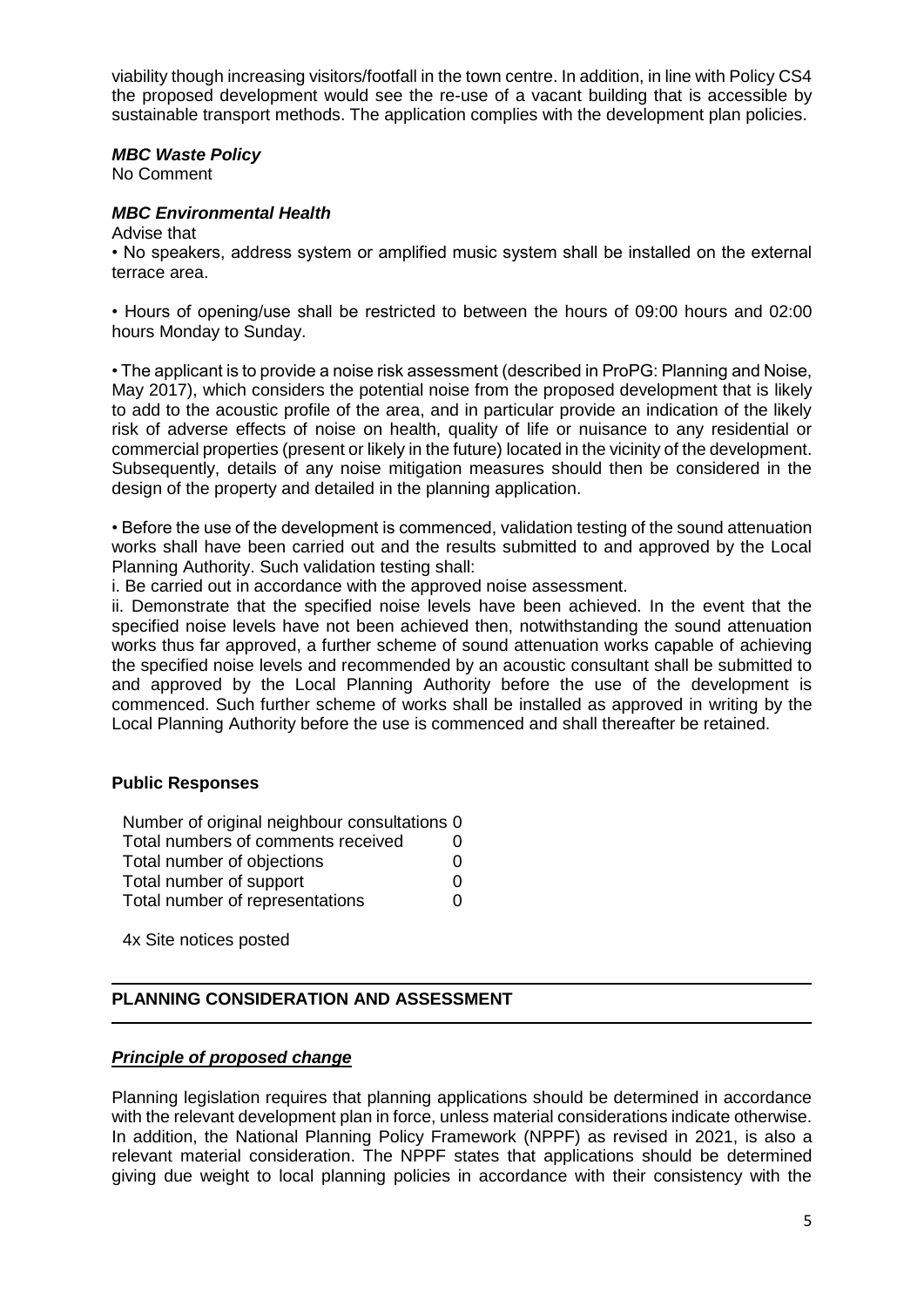revised Framework, with greater weight given the closer policies are to those in the Framework (para 219) and where a planning application conflicts with an up-to-date development plan, permission should not usually be granted. As such, the Middlesbrough Local Plan and associated policies are the starting point for decision making with those of most relevance listed in the earlier section of this report.

As a matter of principle both the Local Plan and NPPF require development to be sustainable and to make an efficient use of land and buildings. The proposal relates to the use of a building which is within a highly sustainable location, being within the town centre, next to the bus station and near to the rail station and is therefore considered to represent a highly sustainable location in line with these policy requirements. Furthermore, the re-use of an existing building within the town centre is considered to be an efficient and positive use of the premises, particularly given the property is one of several forming a group within the town centre which provide a distinct and positive group character within the town centre. The proposal is considered to be in accordance with the general principles of Local Plan Policies CS4 and CS5 in these regards.

The application site is located within Captain Cook's Square, which lies within the Retail Sector of the Town Centre boundary and within the Primary Shopping Frontage, as defined under Policy CS13 of the Core Strategy and this has implications for how the proposed use is considered. In general terms the NPPF in para 87 states that main town centre uses such as this should be located in town centres and so the proposal is in general accordance with that, being within the defined town centre boundary. Policy CS13 sets out to protect and enhance the hierarchy of vital and viable town, district, local and neighbourhood centres in Middlesbrough, seeking to safeguard the retail character and function of centres by resisting development that detracts from the vitality and viability of the core retailing function of the town centre.

Policy REG 20, *Principal Use Sectors*, identifies the Retail Sector as the primary retail area, with uses A1, A2 and A3 (now 'E' uses) being most appropriate. The policy indicates that other uses may be acceptable provided they are complementary and will not harm the principal function of the sector. Turning to the more detailed guidance of Local Plan Policy REG 21, *Primary Shopping Frontages*, this policy determines within the area identified as primary shopping frontage, use class A1 (retailing) as the appropriate use for premises and that other uses within Class A2 (financial / professional services) and A3 (restaurants and café's), and other complementary uses may be acceptable provided they do not harm the function and character of the shopping area, nor impact upon the vitality and viability of the town centre. Following changes to the Use Class Order in 2020:

- Use class A1 (shops) is now Use Class  $E(a)$ ,
- Use Class A2 (financial/professional services) is now Use Class E(c) and<br>- Use Class A3 (Café's & restaurants) is now Use Class E(b)
- Use Class A3 (Café's & restaurants) is now Use Class E(b).

With regards to this proposal, it is considered that the provision of a leisure destination within the town centre will attract footfall and provide activity within this part of the centre, supporting the vitality and viability of the town centre and is therefore in line with the principles of Policy REG 20 and REG21.

In addition, to maintain a primarily retailing function to key areas of the town centre, Local Plan Policy REG 21 identifies that the proportion of non- retailing uses within the primary shopping frontage should not exceed 15%, with concentrations of non-retailing uses to be avoided. The most recent figures (October 2021) for Middlesbrough's primary shopping frontage (PSF) designation show a percentage of 15.7% of units being non A1 use (now non Ea use) and so the proposal to change the retail premises to a leisure use is contrary to this policy. Consideration therefore has to be given as to whether there are any material planning considerations which would suggest a decision away from this policy guidance is suitable in this circumstance.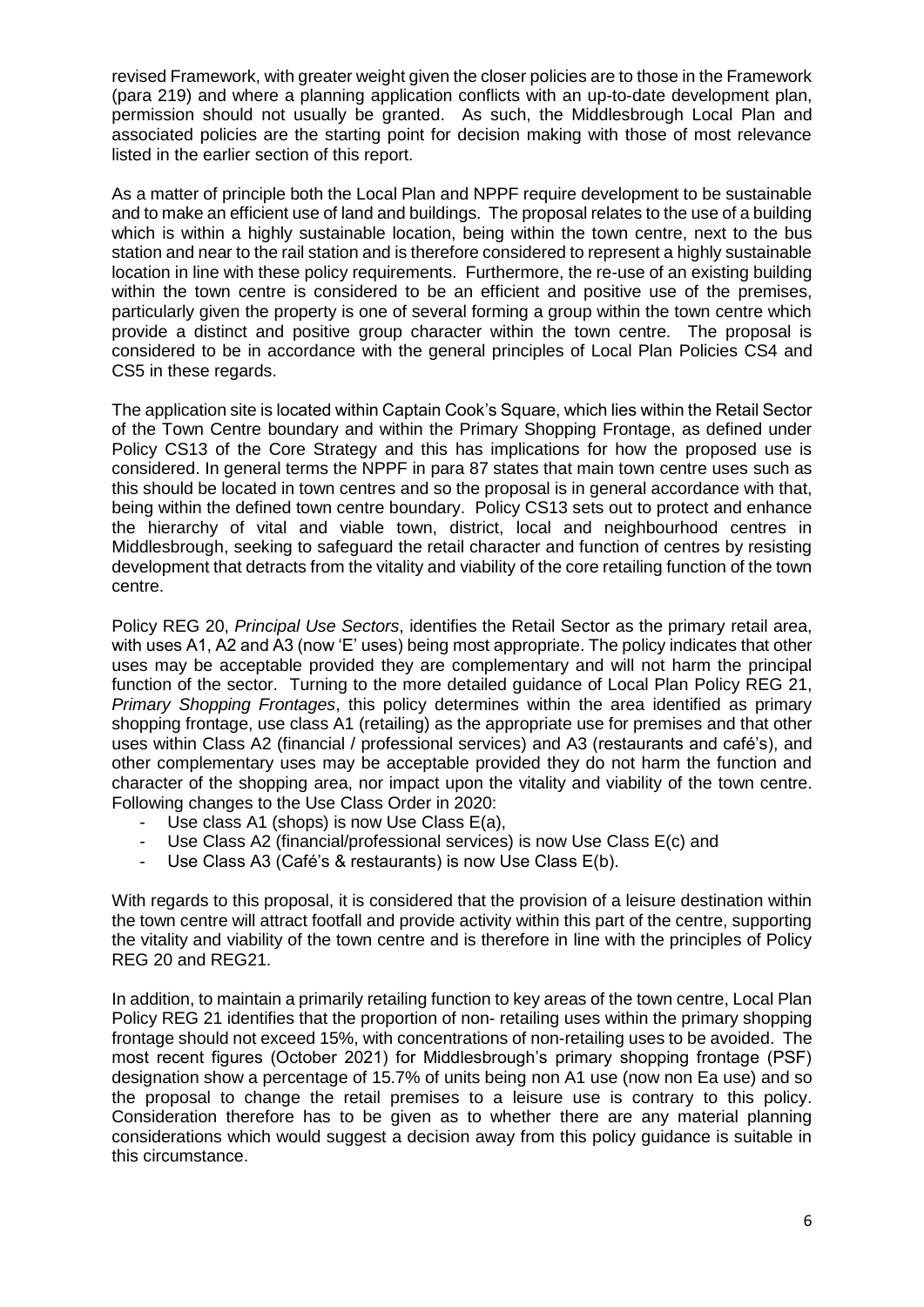While the unit is with the Primary shopping frontage, it is not one of the key routes within the town centre (Linthorpe Road / Corporation Road) and it is set away slightly from the core area of the town centre and the indoor centres (Dundas, Hill Street and Cleveland Centre) where a significant amount of the Primary Shopping Frontage exists. It is on the edge of the PSF area and would not serve to break the PSF given its peripheral position. It is considered therefore that this is not one of the most prominent areas within the primary retailing parts of the town centre. It is also noted that the proposal seeks to bring a leisure use into the town centre which is likely to add a positive use into the town centre and potentially act as a notable destination in its own right, supporting positive footfall and in turn vitality and viability to the town centre. The proposed use is also likely to be open both during the day and into the evening which would add further benefit to this part of the town centre by adding vitality into the evening beyond the more common shop opening / closing times. It is further recognised that the town centre will benefit from improving its offer in a qualitative way and it is considered that this proposal will assist in that. There is also some benefit, albeit more limited, from a frontage of this scale onto Captain Cook Square being re-occupied with a level of activity rather than being vacant or poorly activated as a frontage. In view of all these matters, it is considered that there is sufficient weight in these combined benefits to outweigh this proposal taking non retailing uses further over the 15% threshold advocated within the policy.

Local Plan Policy CS14 sets out that the Council will work with partner organisations to ensure the provision of a wide and accessible choice of leisure facilities for the community, achieved through the promotion of the town centre as a sub-regional leisure destination in both the day time and evening. Whilst this may be aimed at more open leisure activities rather than private provision, this proposal is nonetheless in line with this supportive policy to improve leisure opportunities within the town.

# *Character and appearance*

The proposed re-use of the premises as a bowling alley / leisure destination has limited impact on the overall character of the building, it will allow for the former shop windows to be replaced with modern bi-folding doors which open out and interact the unit with the public realm to a greater degree. The proposed re-painting of the existing shop front and windows will assist in re-activating the frontage, albeit with the main parts of the facades remaining largely unaffected.

## *Impacts on surrounding amenity*

Both the NPPF and Local Plan Policy DC1 require all development proposals to take account of their effects upon the surrounding environment and amenities of occupiers of nearby properties. Being in an established town centre location, this is an area where the public already frequent and impacts from the general movement of people into and out of this area is already an accepted part of the sites impacts on the surrounding area as it is for the whole of the town centre. It is considered that the use will have a positive impact on the public realm associated with Captain Cook Square and the interactions of the site with the adjacent / nearby commercial units and bus station in view of the footfall that will be generated in the area. With regards to impacts on nearby occupiers of properties, the nearest residential properties to the premises main entrance is the housing to the south side of Grange Road.

Whilst the housing here may be susceptible to notable change of pedestrians / traffic, it is unlikely to be adversely affected by this proposal given the activities are internal to the building. The movement of people outside of the building is likely to be from several different areas and dispersed in in a similar way given there are 4 main routes to the premises. This will serve to limit the impact of pedestrians and traffic associated with the premises on the housing to the south. Notwithstanding this, it is recognised that the housing is not a significant distance away and certain uses within the premises could have an adverse impact on the housing if left uncontrolled. The councils Environmental Health officer has raised no objections to the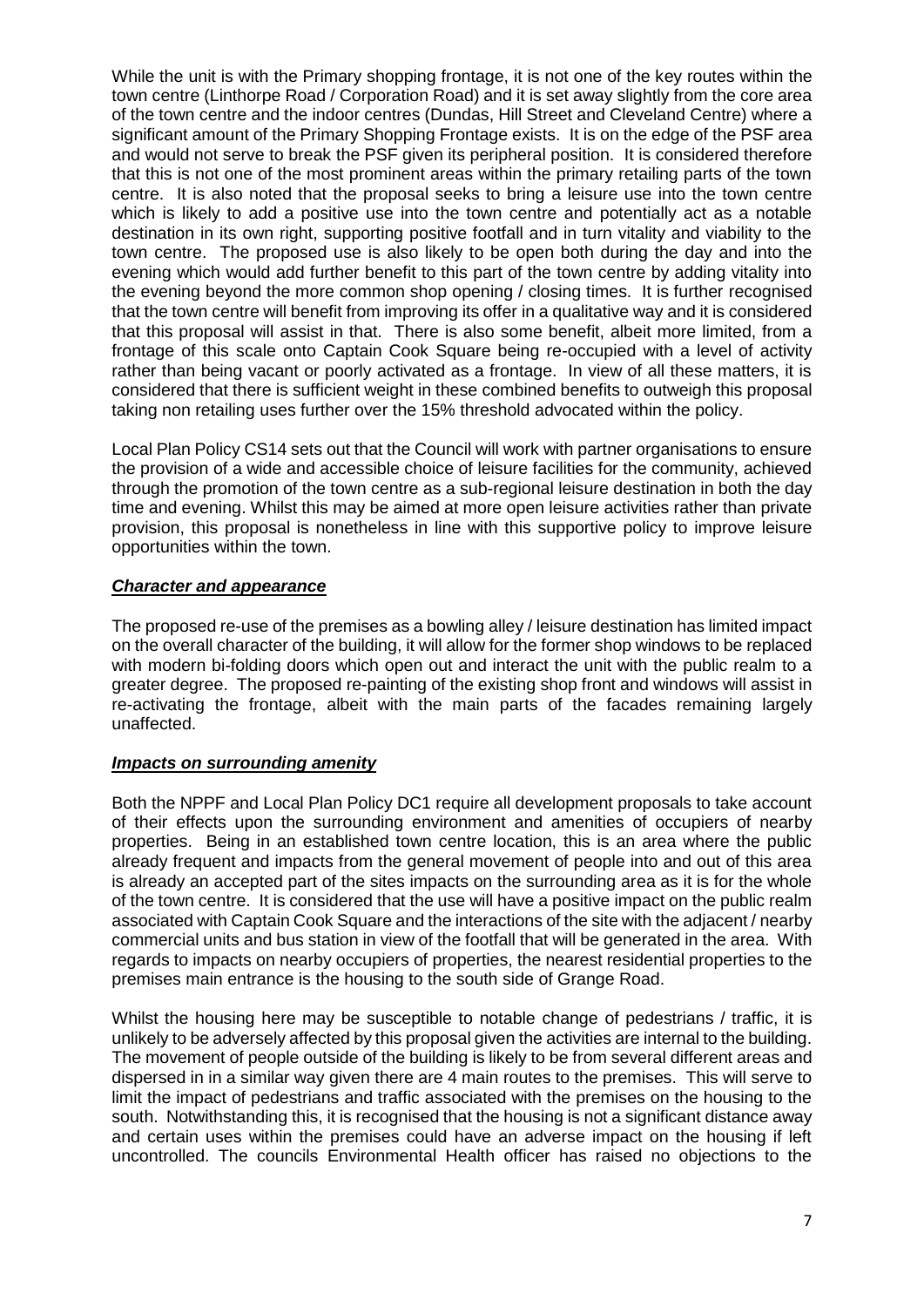scheme and suggested a number of conditions be imposed on the application should it be approved, these being that;

- There should be no speakers, address system or amplified music system installed external to the building,
- The hours of opening/use shall be restricted to between the hours of 09:00 hours and 02:00 hours Monday to Sunday.
- A noise risk assessment is provided dealing with any adverse effects of noise likely to emant from the premises and any potential issues mitigated against.

In view of the sites location in the town centre, and not directly adjacent (frontage) to the nearest housing, it is considered that the proposal will not result in any undue impacts on residential amenity in the area subject to the above conditions.

## *Other Matters*

Parking within the town centre is provided in a mix of both council and private car parks with the nearest being directly adjacent to the premises, offering a relatively safe and efficient provision of parking for this part of the town centre. As such, there should be no adverse impacts on highway provision or safety as a result of this proposal.

The unit has an enclosed yard to the rear which will provide bin storage and general servicing access.

Matters of drainage will remain unchanged.

## *Conclusion*

The proposed use is a town centre use and is appropriate in principle within the town centre, although site specific policy of the local plan defines this area as being primary shopping frontage which is aimed at providing the nucleus of retailing within the town centre. Policy advises there should be no more than 15% non-retailing uses within the Primary Shopping Frontage areas of the town centre and the last assessment indicated the non-retailing uses within the PSF to be 15.7%. Whilst this proposal will add to the non-retailing uses, it provides a notable leisure destination within the town centre, adding new uses to the town centre offer which will improve vitality and viability of the town centre and is set away from the core area of Linthorpe Road on the fringe of the PSF area and so will do so without creating a break between different sections of the core retailing uses.

# **RECOMMENDATIONS AND CONDITIONS**

#### **Approve with conditions**

#### **1. Time Limit – 3 year commencement**

The development to which this permission relates must be begun not later than the expiration of three years beginning with the date on which this permission is granted.

Reason: In order to comply with the requirements of Section 91 of the Town and Country Planning Act 1990 (as amended).

#### **2. Approved Plans**

The development hereby approved shall be carried out in complete accordance with the plans and specifications detailed below and shall relate to no other plans:

Location Plan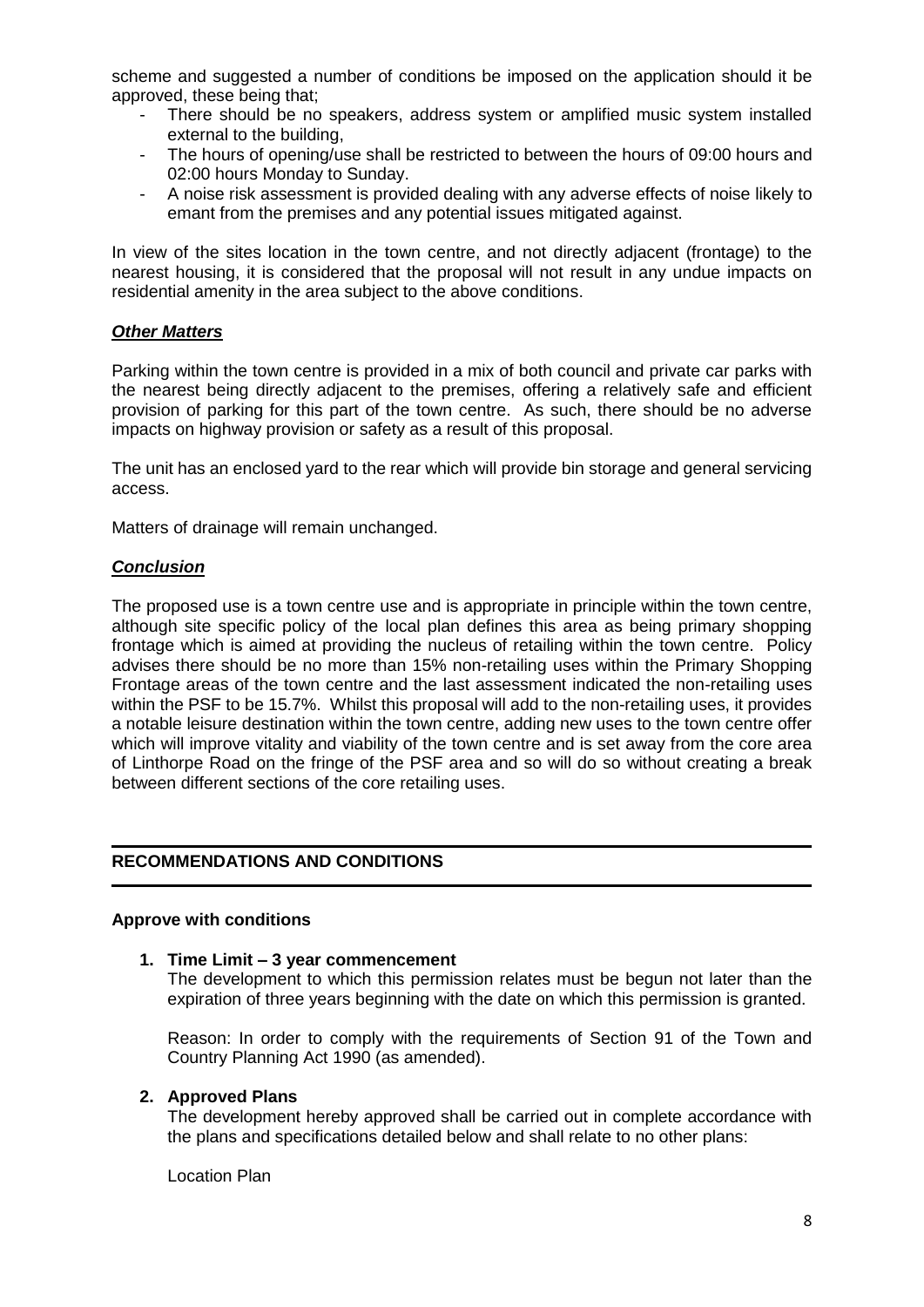Plan 21-42-05 as received on the 27<sup>th</sup> September 2021 Plan 21-42-06 as received on the 27<sup>th</sup> September 2021 Plan 21-42-07 as received on the 27<sup>th</sup> September 2021

Reason: For the avoidance of doubt and to ensure that the development is carried out as approved.

#### **3. External amplification systems**

No speakers, tannoy, address system or amplified music system shall be installed or operated to the exterior of the building or in any external areas.

Reason: In the interests of amenity of residents having regard for policy DC1 of the Local Plan and section 12 of the NPPF.

## **4. Opening Hours**

The uses hereby approved shall only be open to visiting members of the public between the hours of 9am and 2am Monday to Sunday.

Reason: To prevent undue detrimental impact on residential amenity in accordance with the requirements of Local Plan Policy CS5.

#### **5. Noise assessment, mitigation**

The use hereby approved shall not be brought into use until a noise assessment has been submitted to and approved in writing by the Local Planning Authority and any associated mitigation has been installed on site.

The noise assessment shall meet the criteria of ProPG: Planning and Noise, May 2017 in relation to the likely risk of adverse effects of noise on health, quality of life or nuisance to any residential or commercial properties (present or likely in the future) located in the vicinity of the development.

The use hereby approved shall not be brought into use until any noise mitigation as required by the Noise Assessment has been implemented on site

Reason: To ensure a satisfactory form of development in the interests of the amenities of residents having regard for policies DC1, CS5 of the Local Plan and section 12 of the NPPF.

## **6. Validation testing of sound attenuation**

Before the use of the development is commenced validation testing of the sound attenuation works shall be carried out and the results submitted to and approved in writing by the Local Planning Authority. Such validation testing shall:

- a) Be carried out in accordance with the approved noise assessment; and,
- b) Demonstrate that the specified noise levels have been achieved.

In the event that the specified noise levels have not been achieved then, notwithstanding the sound attenuation works thus far approved, a further scheme of sound attenuation works capable of achieving the specified noise levels and recommended by an acoustic consultant shall be submitted to and approved in writing by the Local Planning Authority and thereafter implemented on site before the use of the development is commenced. Any mitigation works must be retained on site in an operational state for the lifetime of the building.

Reason: To ensure a satisfactory form of development in the interests of the amenities of residents having regard for policies DC1, CS5 of the Local Plan and section 12 of the NPPF.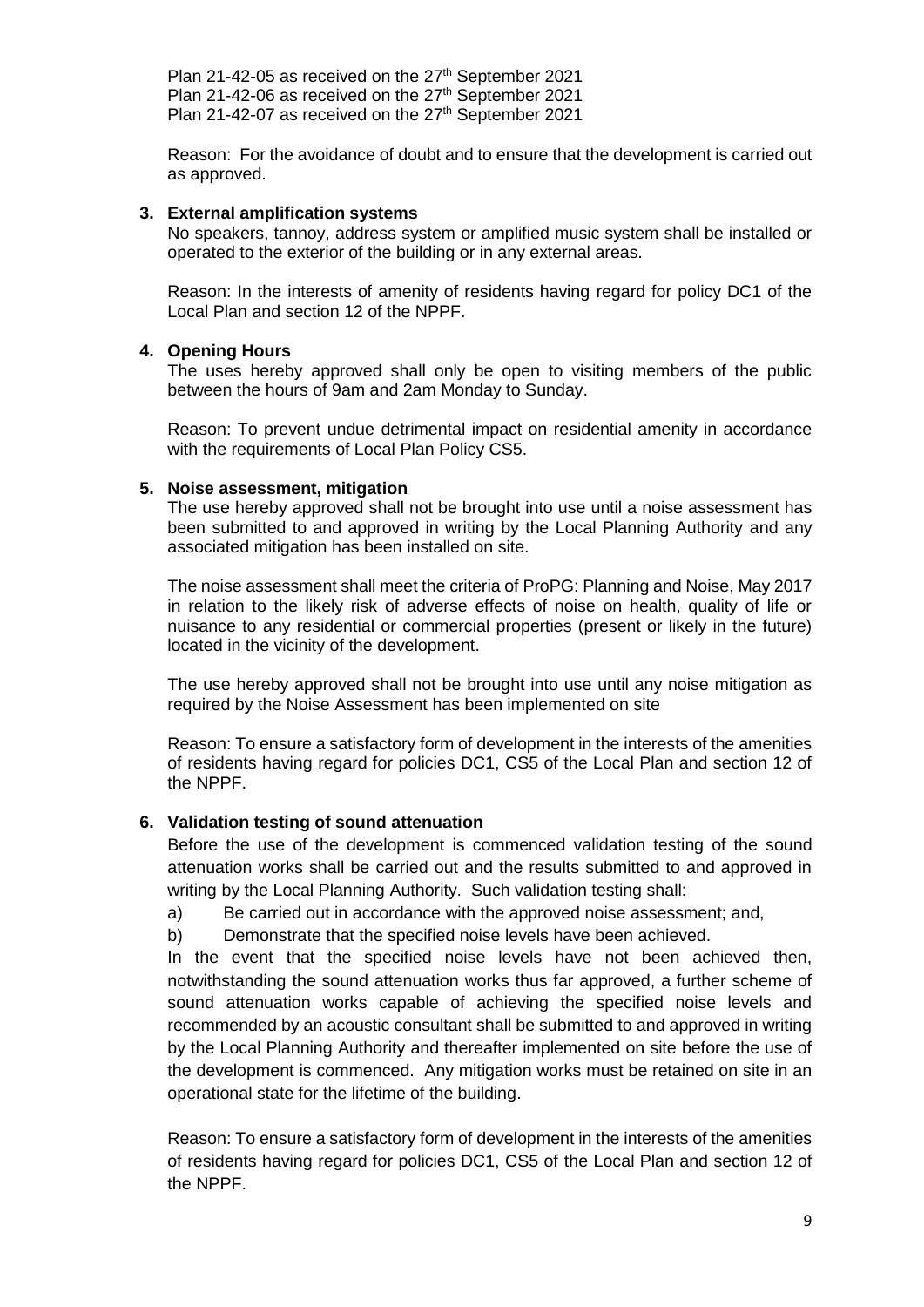# **REASON FOR APPROVAL**

The proposed change of use will introduce new uses to the town centre, bringing additional footfall, vitality and viability to the town centre without unduly harming the retailing function of the town centre, and is considered to be a sustainable and appropriate location for a use of this type without having undue impacts on surrounding premises or their associated uses including the nearby residential properties, in accordance with the guiding principles of both national planning policy guidance and the relevant Local Plan Policies.

## **INFORMATIVES**

# Discharge of Condition Fee

Under the Town & Country Planning (Fees for Applications and Deemed Applications)(Amendment)(England) Regulations 2018, the Council must charge a fee for the discharge of conditions. Information relating to current fees is available on the Planning Portal website https://1app.planningportal.co.uk/FeeCalculator/Standalone?region=1. Please be aware that where there is more than one condition multiple fees will be required if you apply to discharge them separately.

# Building Regulations

Compliance with Building Regulations will be required. Before commencing works it is recommended that discussions take place with the Building Control section of this Council. You can contact Building Control on 01642 729375 or by email at buildingcontrol@middlesbrough.gov.uk.

Where a building regulations approval is obtained which differs from your planning permission, you should discuss this matter with the Local Planning Authority to determine if the changes require further consent under planning legislation.

Case Officer: Andrew Glossop

Committee Date:  $5<sup>th</sup>$  Jan 2022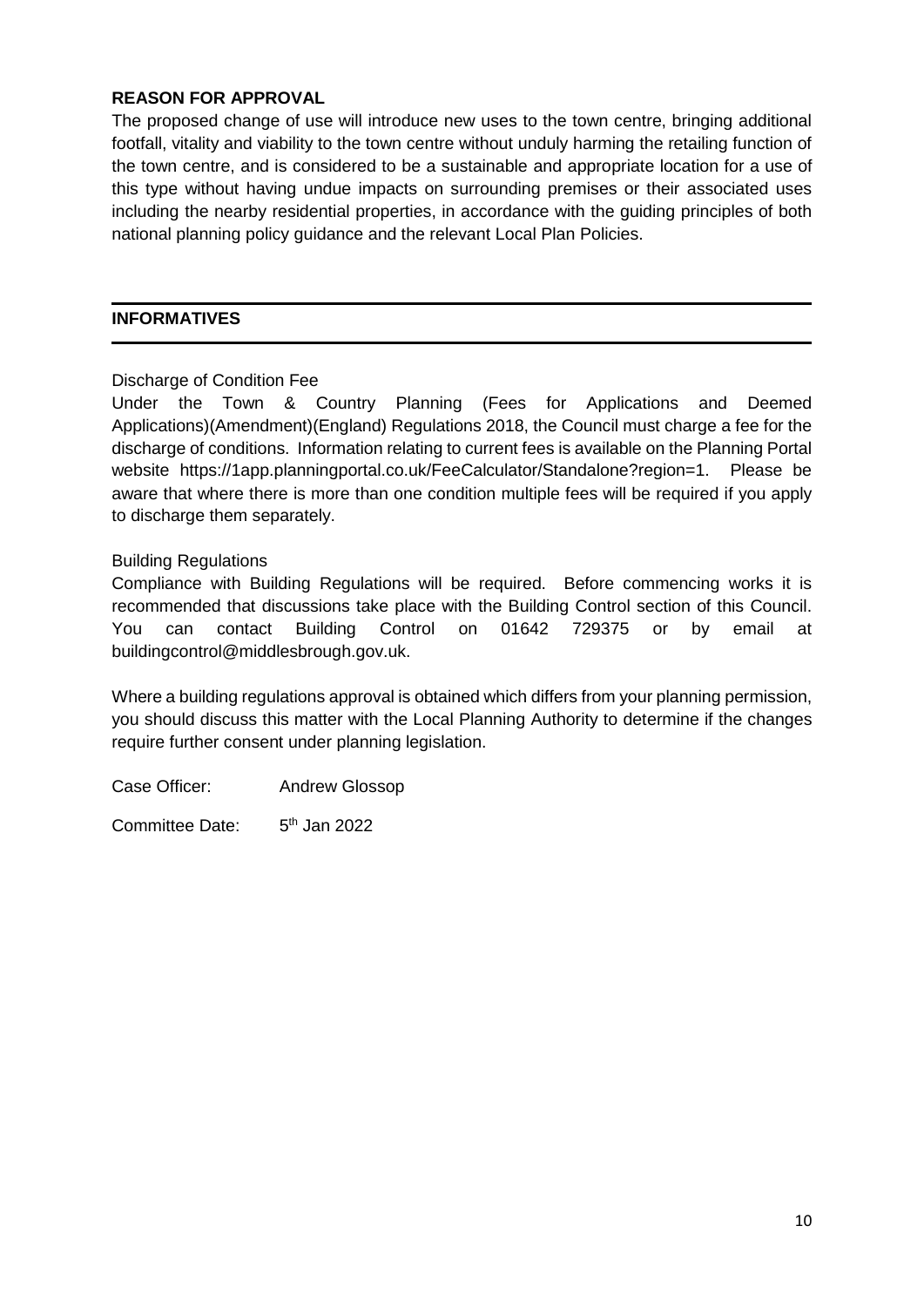21/0703/COU – Appendix 1 - Location Plan